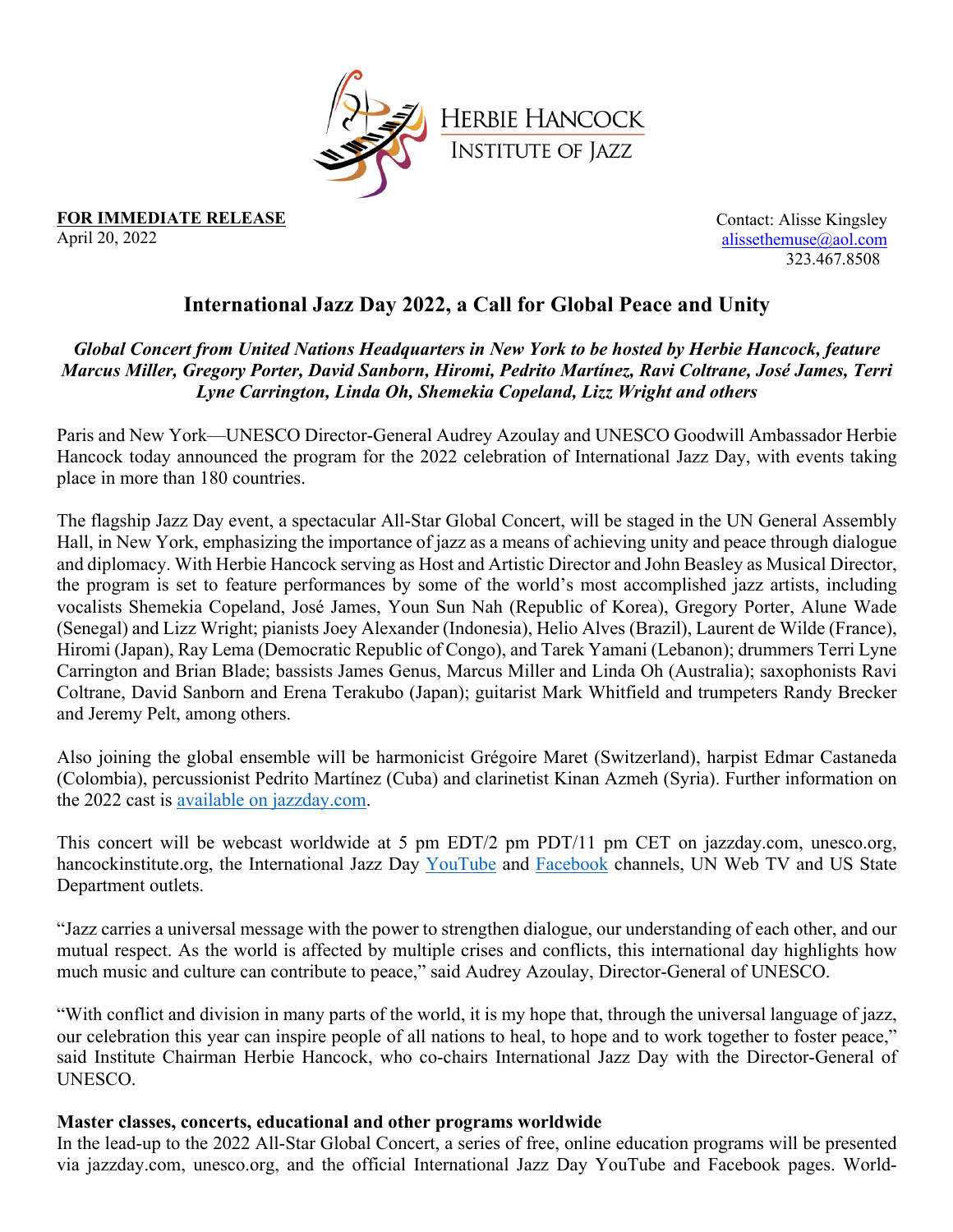renowned jazz artists including multiple Grammy Award winners Arturo O'Farrill and Terri Lyne Carrington, Oran Etkin, Danny Grissett, Dan Tepfer and others will lead master classes and presentations. A complete listing and schedule of education programs will be available at jazzday.com/education. The 2022 education programs are presented in collaboration with the Berklee Institute of Jazz and Gender Justice, the JAM Music Lab University (Vienna) and JZ Music Group (Shanghai), among other organizations.

Shortly before the Global Concert, at 3 pm EDT, UNESCO will celebrate the musical talent of women from across Africa with a second edition of its JazzWomenAfrica concert series. Organized in collaboration with the cultural agency ANYA Music (Morocco), JazzWomenAfrica helps counter the under-representation and insufficient recognition of women in the music industry. A discussion with women artists and music producers on this theme will take place on April 29<sup>th</sup> at 11 am EDT.

The worldwide program for International Jazz Day 2022 also includes an extraordinary array of programming in more than 180 countries, with concerts and performance-based initiatives complemented by diverse social outreach and educational activities. In Central Africa, the organizers and partners behind the Biennale of Luanda/Pan-African Forum for the Culture of Peace will present an extensive series of virtual roundtables, concerts, exhibits and other events highlighting the contribution of jazz in promoting peace, uniting people and fostering cooperation around the world. In the Republic of Korea, the Korean Jazz Association and other partners are planning six days of concerts themed around freedom. A "National Jazz Week," culminating on International Jazz Day, will begin on April 21 across Chile, with participation from UNESCO Artist for Peace Danilo Pérez. Meanwhile on April 29<sup>th</sup> in the United States, Newark, New Jersey public radio station WGBO will celebrate the renaming of the street on which it resides in honor of legendary jazz musician, composer and Newark native Wayne Shorter.

To learn about the thousands of other events planned in all 50 U.S. states and countries across the world, visit jazzday.com/events.

Major support for International Jazz Day is provided by the Doris Duke Charitable Foundation. Air transportation and additional support for artists and educators is provided by United Airlines, the airline partner of International Jazz Day.

Established by UNESCO in 2011 at the initiative of UNESCO Goodwill Ambassador Herbie Hancock, and recognized by the United Nations General Assembly, International Jazz Day brings together countries and communities worldwide every 30 April. The Herbie Hancock Institute of Jazz is UNESCO's partner in the organization and promotion of International Jazz Day.

\*\*\*\*

### **About International Jazz Day**

Officially designated by the United Nations and the United Nations Educational, Scientific and Cultural Organization (UNESCO), and recognized on the official calendars of both the UN and UNESCO, International Jazz Day highlights jazz and its diplomatic role of uniting people in all corners of the globe. Every year on April 30<sup>th</sup>, people all over the world join forces to celebrate jazz as a universal tool for promoting peace, dialogue among cultures, diversity, and respect for human dignity; eradicating discrimination; fostering gender equality; and promoting individual expression. International Jazz Day is chaired and led by UNESCO Director-General Audrey Azoulay and legendary jazz pianist and composer Herbie Hancock, who serves as a UNESCO Goodwill Ambassador and Chairman of the Herbie Hancock Institute of Jazz. jazzday.com

### **Herbie Hancock Institute of Jazz**

The Herbie Hancock Institute of Jazz is a nonprofit education organization with a mission to offer the world's most promising young musicians college level training by internationally acclaimed jazz masters and to present